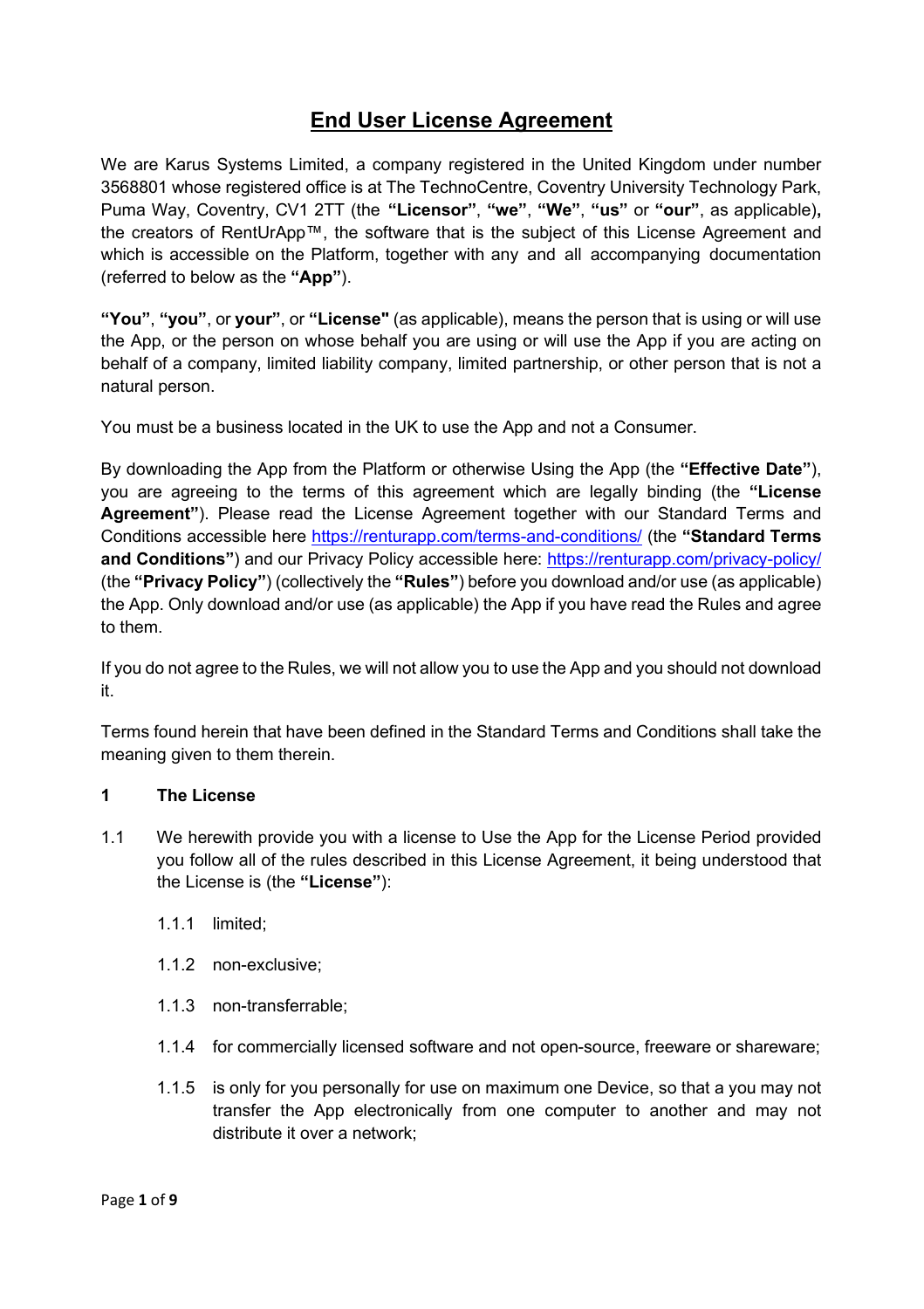- 1.1.6 starts when you download the App or use the App where you accept the License Agreement after it has been updated through your use of the App; and
- 1.1.7 covers content, materials, or services accessible from, or bought in, the App including all of our support resources. It also covers updates to the App unless they come with separate terms, in which case we will give you an opportunity to review and accept the new terms.
- 1.2 You must comply with the Standard Terms and Conditions as well as this License Agreement but, if there is any conflict between them, you should follow the Standard Terms and Conditions rather than the equivalent rule here.
- 1.3 You do not own the App or any of its contents but you may use it on the Device that you own or control.
- 1.4 If you sell or give away the Device on which you have downloaded the App, you must first remove the App from the Device.

### **2 Use of the App**

- 2.1 In this License Agreement, **"Use"**, or **"Using"** (as applicable) means each and collectively (as applicable):
	- 2.1.1 downloading the App;
	- 2.1.2 installing the App by copying, transmitting or loading it into the memory of a computer or other device (each a **"Device"**);
	- 2.1.3 starting the App on the Device;
	- 2.1.4 viewing the interface of the App;
	- 2.1.5 using any of the functions of the App;
	- 2.1.6 otherwise processing one or more of the system instructions or statements contained in the App; and/or
	- 2.1.7 paying for any Fees for the Services,

in accordance and compliance with the remaining provisions contained herein, including without limitation the Prohibited Uses detailed below.

- 2.2 You shall:
	- 2.2.1 ensure that your employees, agents and other parties under your control who will use the App do so in accordance with the terms and conditions of this License Agreement and are accordingly notified of the same; and
	- 2.2.2 reproduce and include any and all copyright notices of the Licensor as they appear in or on the App and any and all copies thereof.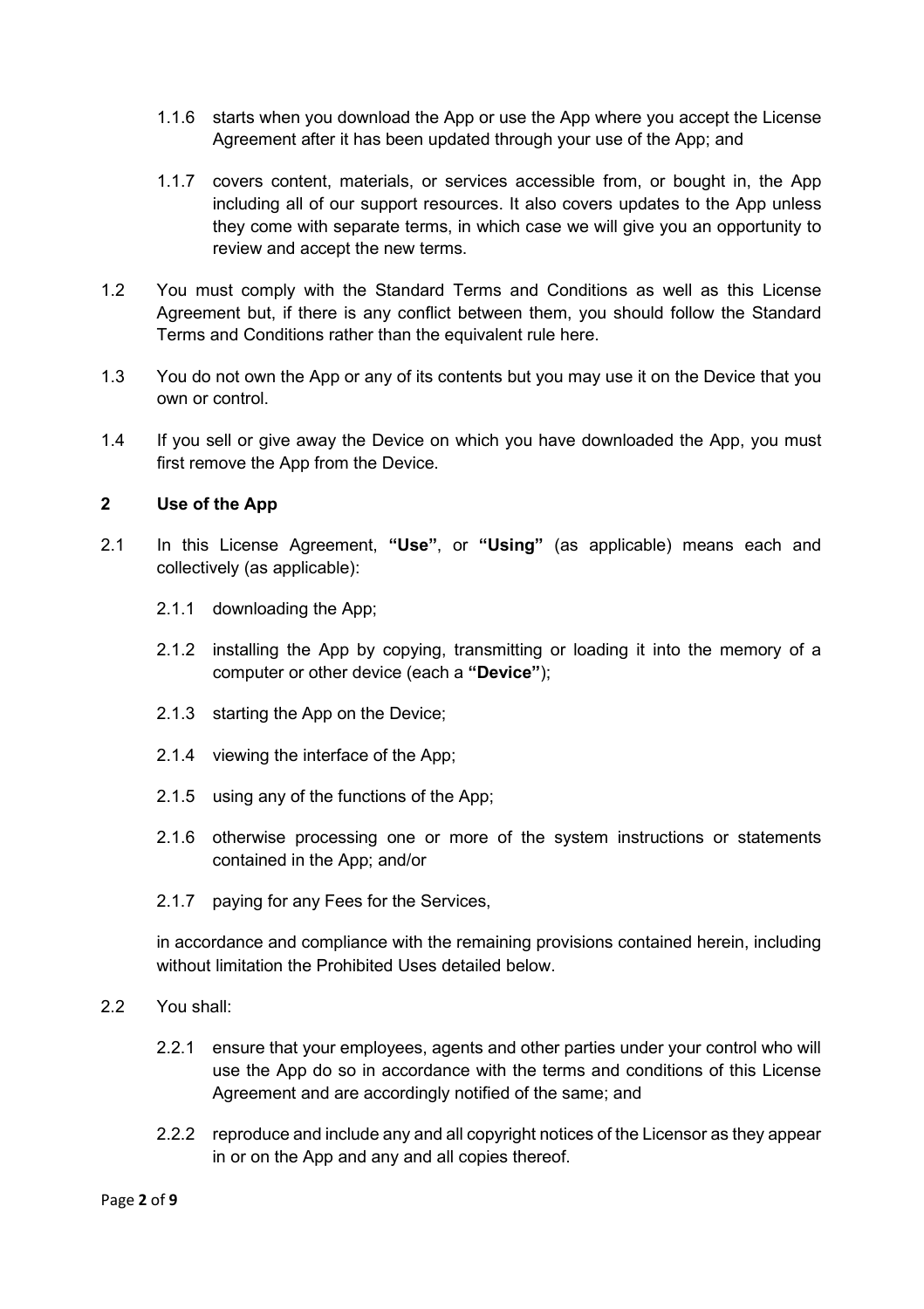#### **3 Unacceptable use**

- 3.1 You must not use the App to do any of the following things (**"Prohibited Uses"**):
	- 3.1.1 modify the App's code in any way, including inserting new code, either directly or through the use of another App or piece of software;
	- 3.1.2 deliberately attempt to avoid or manipulate any security features included in the App;
	- 3.1.3 pretend that the App is your own or make it available for others to download or use (including by way of copying the code of the App and creating an independent version);
	- 3.1.4 copy the App except as permitted by the License;
	- 3.1.5 break the law or encourage any unlawful activity;
	- 3.1.6 use the App for any purpose which may be deemed immoral, offensive, threatening, abusive or otherwise harmful;
	- 3.1.7 send or upload anything that is (or might be considered to be) defamatory, offensive, obscene or discriminatory;
	- 3.1.8 infringe our or anyone else's Intellectual Property Rights (for example, by using or uploading someone else's content);
	- 3.1.9 transmit any harmful software code such as viruses;
	- 3.1.10 try to gain unauthorised access to computers, data, systems, accounts or networks;
	- 3.1.11 deliberately disrupt the operation of anyone's website, app, server or business;
	- 3.1.12 disassemble, decompile or otherwise reverse-engineer the App;
	- 3.1.13 Use the App on more than 1 Device;
	- 3.1.14 place or distribute the App on any website, ftp server or similar location without the express prior written consent of the Licensor; or
	- 3.1.15 permit or facilitate the use of the App in any manner which would constitute a breach of the terms and conditions of this License Agreement.

### **4 Trial Period and License Fees**

4.1 The first month following the commencement of the License Agreement may be a trial period of a 'demo version' of the App (the **"Trial Period"**).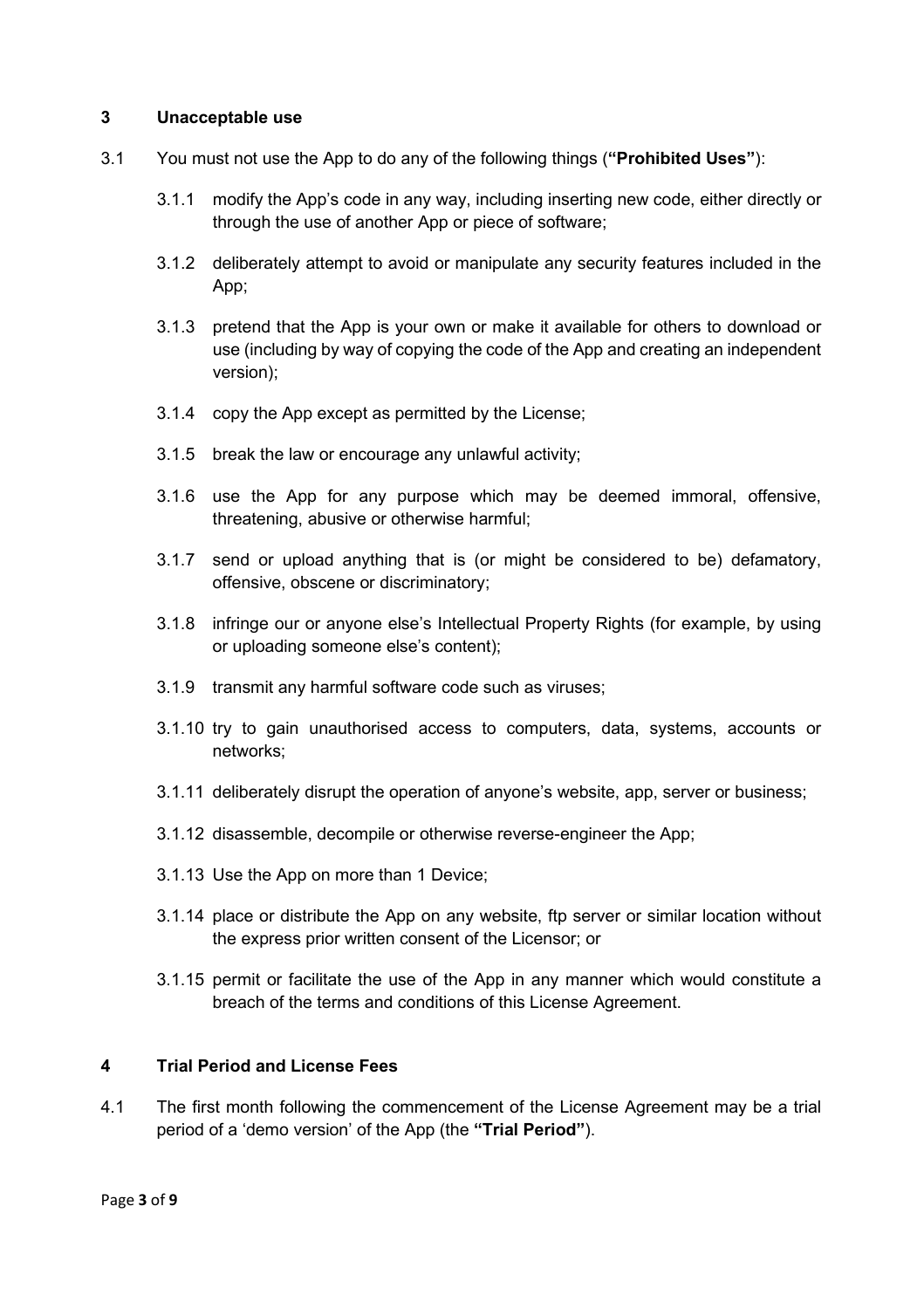4.2 Following a Trial Period, you shall pay us the monthly Fees in accordance with our Standard Terms and Conditions, including without limitation our Rates List.

### **5 Technical requirements**

To use the App your device needs to comply with the Google Android device standards applicable.

### **6 Support and contact**

6.1 If you need to get in touch with us, you can use any of the following methods:

| <b>Our Support</b> | www.renturapp.com/contact-us/                                                                       |
|--------------------|-----------------------------------------------------------------------------------------------------|
| Twitter            | #RentUrApp                                                                                          |
| Email              | support@renturapp.com                                                                               |
| <b>Post</b>        | RentUrApp, The TechnoCentre, Coventry<br>University Technology Park, Puma Way,<br>Coventry, CV1 2TT |
| <b>Telephone</b>   | 02475 311311                                                                                        |

6.2 If we need to get in touch with you, we will do so by email or an in-App notification.

### **7 Privacy and your personal information**

Protecting your personal information is important to us. Our Privacy Policy explains what personal information we collect from you, how and why we collect, store, use and share such information, your rights in relation to it and how to contact us and supervisory authorities if you have a query or complaint.

### **8 Collection of technical information**

We may collect, maintain, process and use technical data that might include, for example, the specifications of your device and its software in order to help us provide software updates, product support, and other services related to the App.

In addition to the foregoing, we may collect, maintain, process and use diagnostic, technical, usage and related information, including information about the Licensee's computers, systems and software (as long as it is in a form that does not personally identify you) periodically, to improve the performance of the App or develop maintenance releases.

At all times the Licensee's information will be treated in accordance with the Licensor's Privacy Policy, as amended from time to time, which can be viewed at: [https://renturapp.com/privacy-policy/.](https://renturapp.com/privacy-policy/)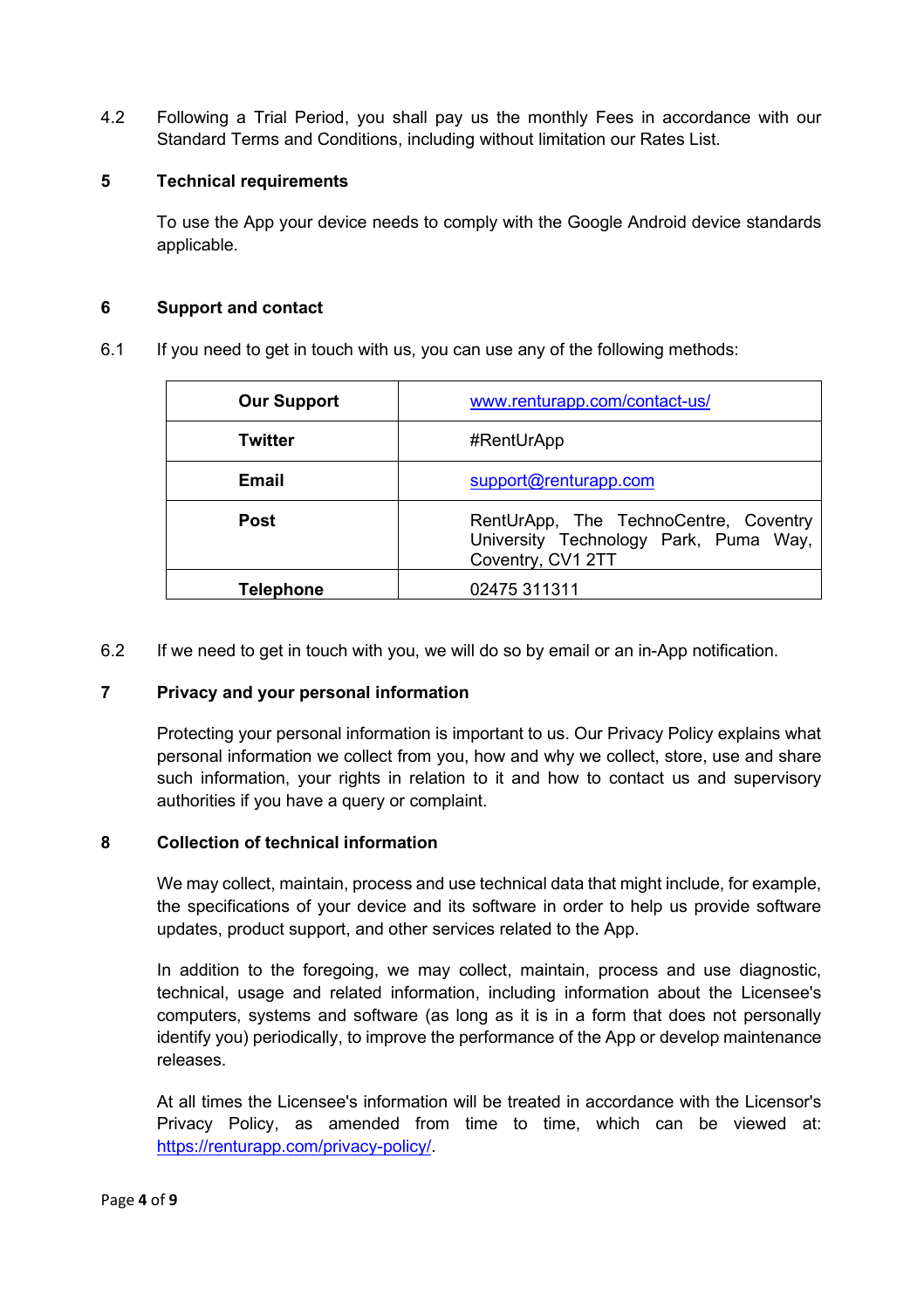### **9 Location data**

- 9.1 The App makes use of functionality on your device that can pinpoint your location using longitude and latitude GPS values. Were we do this it is in order to provide the Services.
- 9.2 When you open the App for the first time, you will be asked whether the App can use your location and in what circumstances.
- 9.3 You can change your choices at any time in the App settings, and you can also turn the location services off at any time. The App will still function if location services are off, but its functionality may be reduced.

# **10 Updates to the App**

- 10.1 We may update the App from time to time for reasons that include fixing bugs or enhancing functionality. We might also change or remove functionality but if we do that we will use reasonable endeavours so that the App still meets the description of it that was provided to you at the time you downloaded the App.
- 10.2 Updates will either download automatically or you may need to trigger them yourself, depending on your device and its settings.
- 10.3 We strongly suggest that you download all updates as soon as they become available. Depending on the nature of the update, the App may not work properly (or at all), or you may be exposed to security vulnerabilities, if you do not keep the App updated to the latest version that we make available.

# **11 Changes to this License Agreement**

- 11.1 We may need to revise this License Agreement from time to time to reflect changes in the App's functionality, to deal with a security threat or if there is a change in the law or guidance.
- 11.2 You will be asked to agree to any material changes in advance by an in-App notification, usually when you download an update. If you do not accept the changes, you will not be able to use the App.

# **12 External services**

- 12.1 The App may enable you to access services and websites that we do not own or operate (referred to below as 'external services').
- 12.2 We are not responsible for examining or evaluating the content or accuracy of these external services. Before using them, make sure you have read and agreed to the terms on which they are being offered to you including the way in which they may use your personal information.
- 12.3 You must not use external services in any way that:
	- 12.3.1 is inconsistent with these terms or with the terms of the external service; or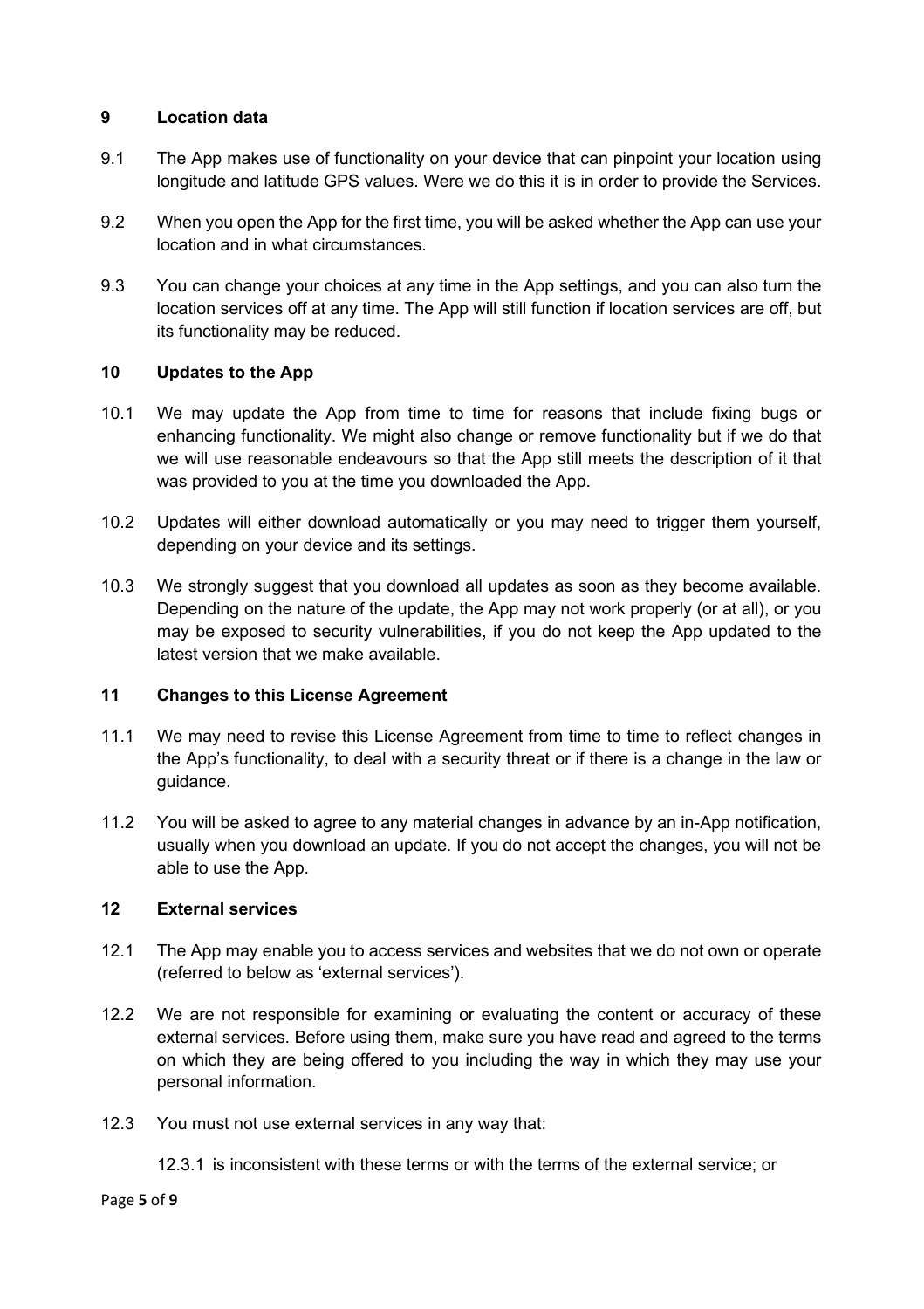- 12.3.2 infringes our Intellectual Property Rights, or the Intellectual Property Rights of any third party.
- 12.4 From time to time, we may change or remove the external services that are made available through the App.

### **13 Failures of networks or hardware**

The App relies on a number of things working properly to enable you to enjoy all of its features. Many of these, such as your internet connection and your device, are entirely outside of our control. Although we will do everything we reasonably can to resolve issues, we are not responsible to you if you are unable to use all or any part of the App due to a poor internet connection, faulty components in your Device or anything else that it would not be reasonable to expect us to control.

### **14 Security**

The App may contain technological measures designed to prevent unauthorized or illegal use of the App by the Licensee. The Licensee agrees that the Licensor may use these measures to verify the Licensee's compliance with the terms of this License Agreement and enforce the Licensor's rights, including all Intellectual Property Rights, in and to the App.

### **15 Limited Warranty**

- 15.1 Subject to the limitations and exclusions of liability detailed in the remaining provisions of this **clause 15**, the Warranty (as defined in the Standard Terms and Conditions, for the avoidance of doubt) applies to the Deliverables.
- 15.2 Subject to **clause 15.1**, the App is provided "as is" without any warranty of any kind, whether express or implied, including but not limited to the implied warranties of merchantability, fitness for a particular purpose, title and non-infringement.
- 15.3 The Licensor does not warrant that the App will be error-free or that such errors will be corrected and the Licensee is solely responsible for all costs and expenses associated with the rectification, repair or damage caused by such errors.
- 15.4 The Licensor shall not be liable if the App fails to operate in accordance with the Warranty as a result of any modification, variation or addition to the App not performed by the Licensor or caused by any abuse, corruption or incorrect use of the App, including use of the App with equipment or other software which is incompatible.
- 15.5 In the event that the Licensor incurs any liability of any kind resulting from a breach by the Licensor of the Limited Warranty, that liability shall be limited to the Deliverables Remedy (as defined in the Standard Terms and Conditions, for the avoidance of doubt).
- 15.6 Nothing in this **clause 15** nor in the remainder of this License Agreement shall limit or exclude the Licensor's liability for death or personal injury arising out of the Licensor's negligence nor for fraudulent misrepresentation.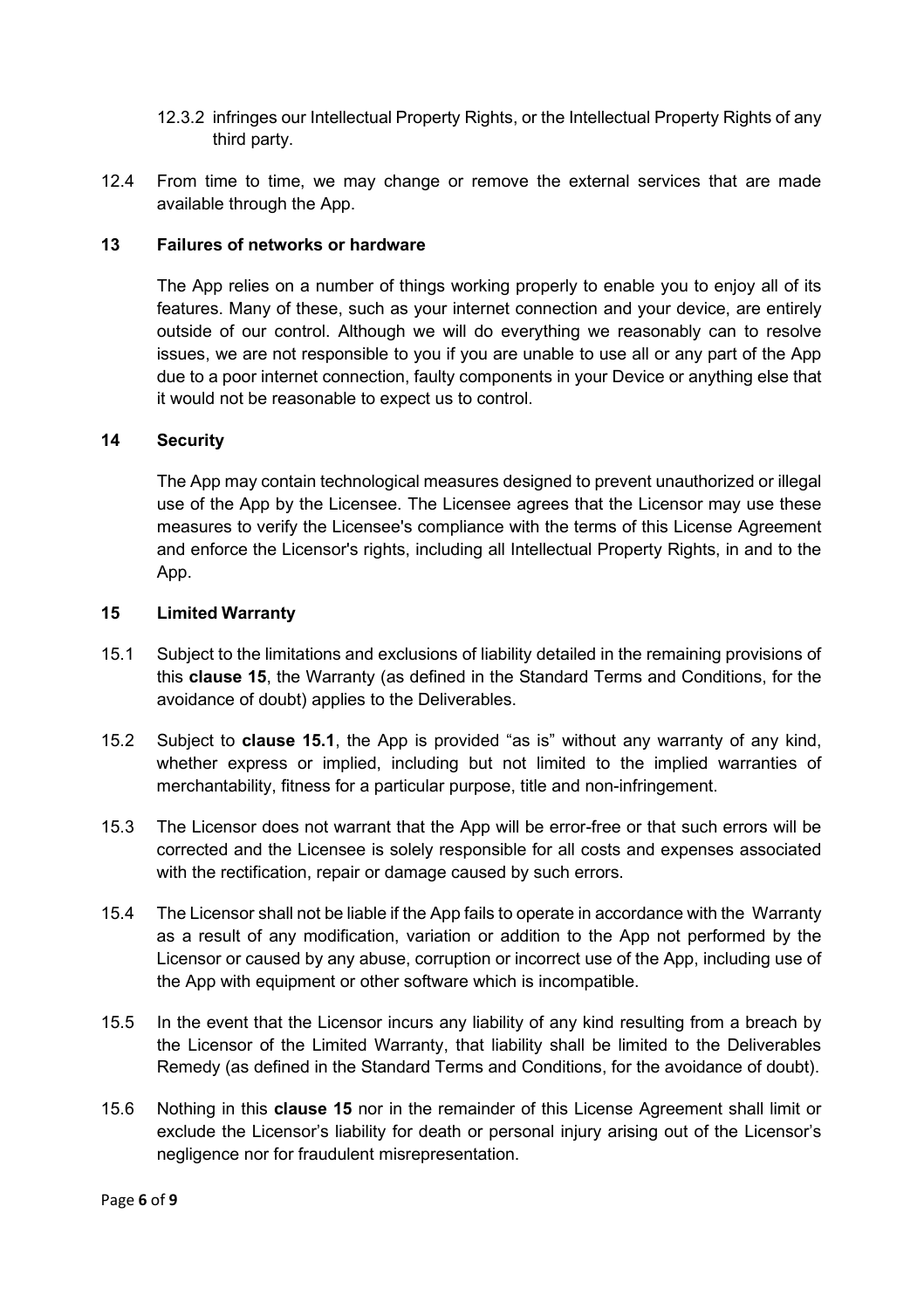### **16 Your Statutory Rights**

This License Agreement gives you specific legal rights and you may also have other rights that vary from one country to another. Some jurisdictions do not allow the exclusion of implied warranties, or certain kinds of limitations or exclusions of liability, so the limitations and exclusions included in this License Agreement may not apply to you. Other jurisdictions do allow limitations and exclusions subject to certain conditions. In such a case the limitations and exclusions included in this License Agreement shall apply to the fullest extent permitted by the laws of such applicable jurisdictions.

### 17 **Intellectual Property Rights**

- 17.1 The App is a copyright work of authorship and is also protected under applicable database laws. The Licensor retains ownership of the App, all subsequent copies of the App and all Intellectual Property Rights subsisting therein, regardless of the form in which such copies may exist. This License Agreement is not a sale of the original App or any copies thereof.
- 17.2 **"Intellectual Property Rights"** means copyright, patents, know-how, trade secrets, trade marks, trade names, design rights, rights in get-up, rights in goodwill, rights in software, rights in Confidential Information, rights to invention, rights to sue for passing off, domain names and all other intellectual property rights and similar rights and, in each case:
	- 17.2.1 whether registered or not;
	- 17.2.2 including any applications to protect or register such rights;
	- 17.2.3 including all renewals and extensions of such rights or applications;
	- 17.2.4 whether vested, contingent or future;
	- 17.2.5 to which the relevant party is or may be entitled, and
	- 17.2.6 in whichever part of the world existing.

### **18 Ending this agreement**

- 18.1 This License Agreement commences on the date you download the App, or otherwise Use the App if you Use the App after an update to the License Agreement (the **"Effective Date"**) and shall continue for either **30 days**; **6 months**; **12 months** or **24 months** (each the **"License Period"**), until the last day of the License Period, unless this License Agreement is terminated in accordance with the remaining provisions contained in **clause 18**, it being understood that:
	- 18.1.1 your License Period shall always be agreed between the Licensor and the Licensee in a Work Order or other writing including without limitation email (in the reasonable discretion of the Licensor), from time to time (the **"License Period Confirmation"**);
	- 18.1.2 the License Period Confirmation is part of this License Agreement; and
	- 18.1.3 your License Period will automatically renew for the same period of time as your License Period on the last day of your License Period if neither the Licensor or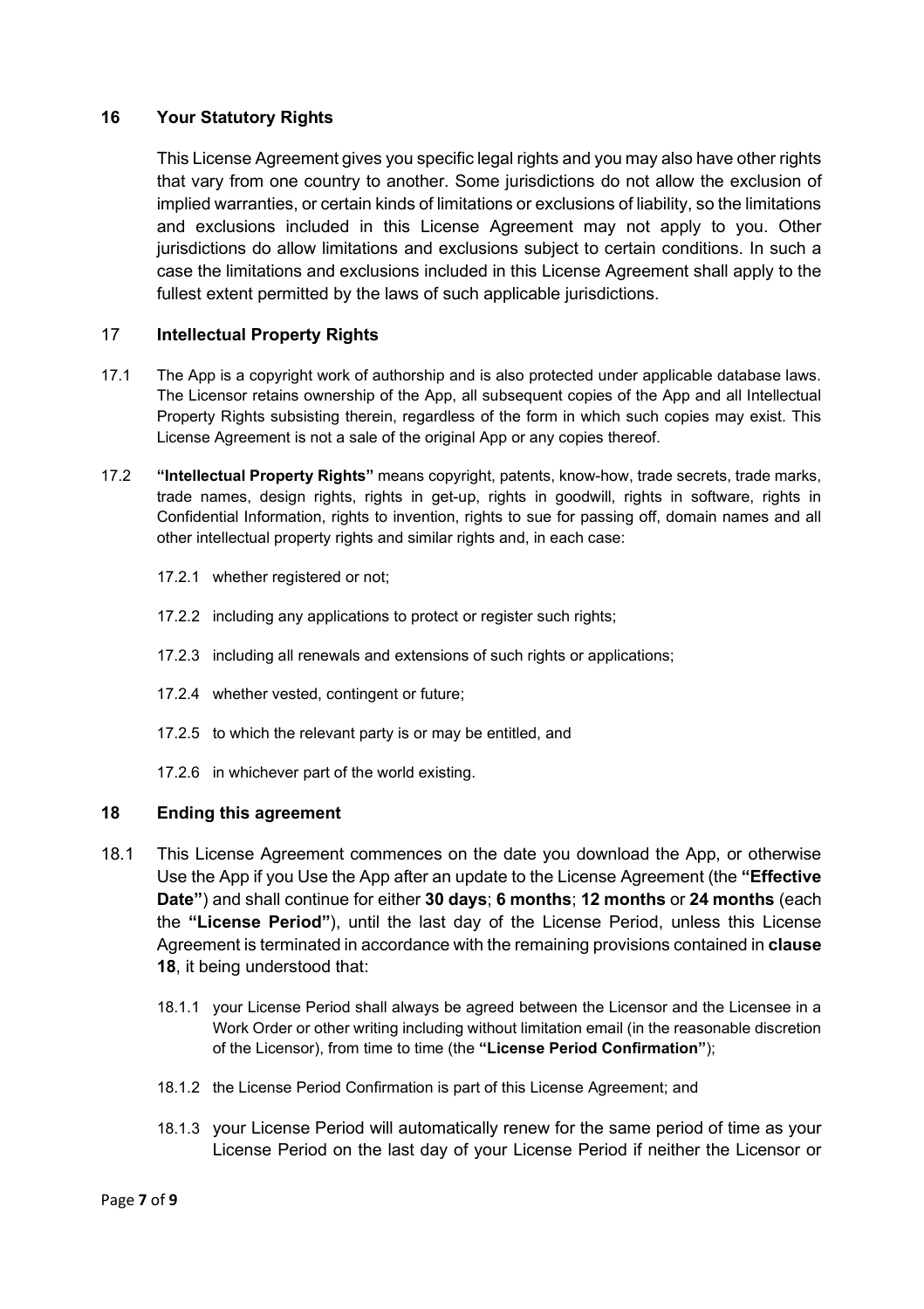the Licensee provides the other party hereto with a notice to terminate this License Agreement at the end of the License Period.

- 18.2 We have the right to terminate this License Agreement if you do not comply with any part of it, it being understood that (**"your Breach"**):
	- 18.2.1 we will give you a reasonable amount of notice before the License Agreement ends but if what you have done is Serious then we may end this License Agreement immediately and without advance notice to you; and
	- 18.2.2 **"Serious"** means that you have not paid Fees that have become due and payable; causing harm (or attempting to cause harm) to other users of the App; interfering with the operation of the App or doing anything else that we determine in our absolute discretion presents a big enough risk to justify us ending the License Agreement quickly.
- 18.3 You have the right to terminate this License Agreement if we breach the Warranty detailed in the Standard Terms and Conditions, subject to you providing us with **10 days** prior written notice of the breach (the **"Notice Period"**), and we are unable to remedy the breach within the Notice Period (**"our Breach"**).
- 18.4 The consequences of the License Agreement ending due to your Breach, our Breach or the completion of the License Period are as follows:
	- 18.4.1 you are no longer allowed to use the App and we may remotely limit your access to it;
	- 18.4.2 you must delete it from any Device that it has been installed on;
	- 18.4.3 we may delete or suspend access to any accounts that you hold with us; and
	- 18.4.4 you are not entitled to a refund, and in the event of our Breach you will be entitled to the Deliverables Remedy.

### **19 Third parties**

No one other than us or you have any right to enforce any term of this Licence Agreement.

### **20 Transferring the App.**

The App is licensed only to you. You may not rent, lease, sub-licence, sell, assign, pledge, transfer or otherwise dispose of the App, on a temporary or permanent basis, without the prior written consent of the Licensor.

### **21 Transferring this License Agreement**

21.1 We may transfer our rights under this License Agreement to another person without your consent, but we will notify you of the transfer and will use reasonable endeavours to esure that you are not adversely affected as a result.